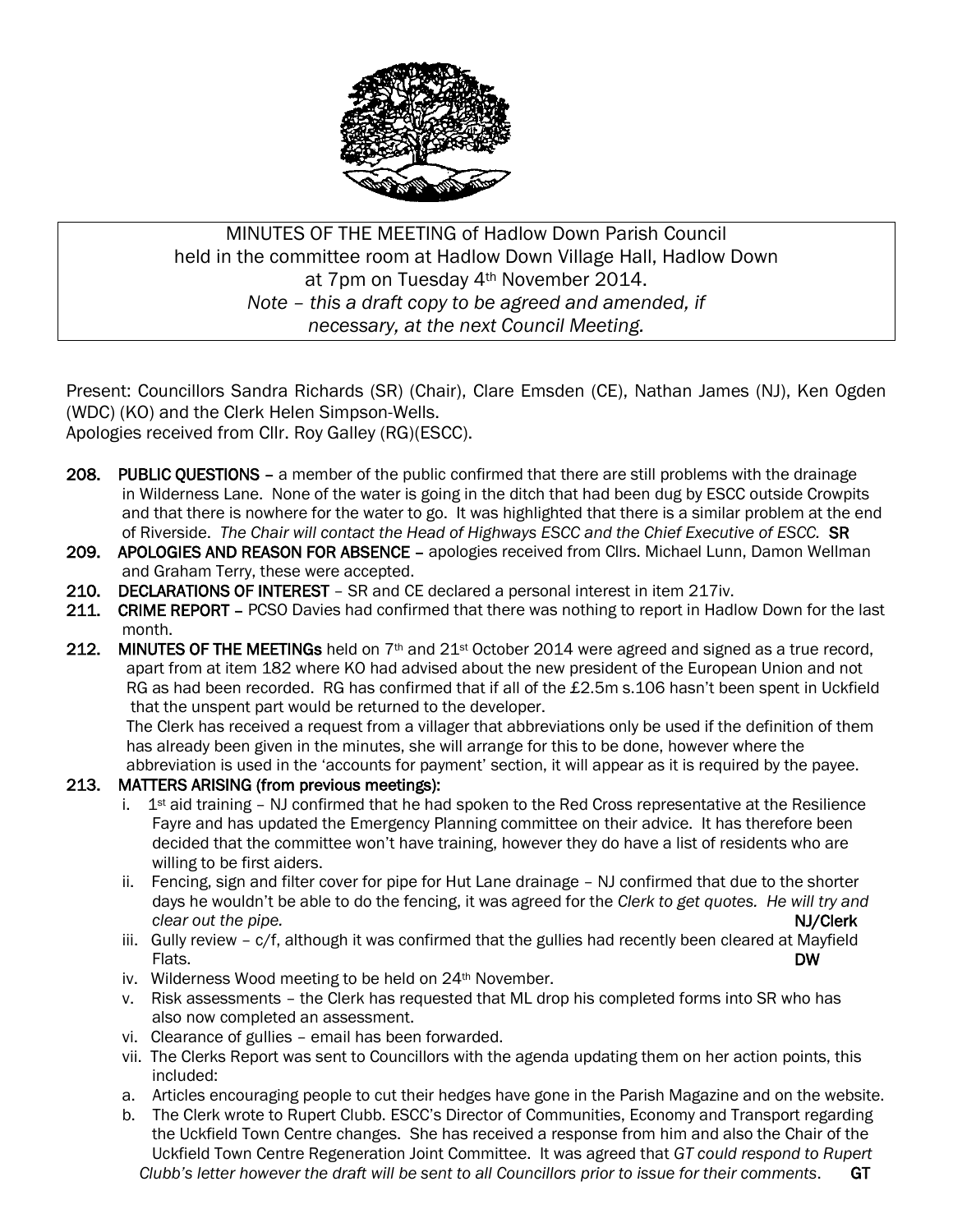Comments were made on the quality of the work that has already been undertaken.

- c. The Clerk has requested that an article go in the Parish Magazine encouraging people to pick up their dog's mess. She has also spoken to the WDC street enforcement team who will visit Wilderness Lane and the Playing Field and look at putting up signs. *The Clerk will approach the Playing Field committee to see what action has been taken over the School providing posters.* Clerk
- d. Ouotes for clearing ditches  $c/f$

## 214. PLANNING:

## a. PLANNING APPLICATIONS:

- i. WD/2014/2185/F JASONS KEEP, FIVE ASHES TN20 6JL Proposed first floor side extension above existing single-storey living room. Change roofs on existing rear extensions from flat to pitched. Change flat roof porch to mono pitch – the Parish Council support the application. (3/0)
- ii. WD/2014/2155/F THISTLEDOWN, WILDERNESS LANE, TN22 4HT Build conservatory to rear elevation – the Parish Council support the application. (3/0)

#### b. REFUSED PLANNING APPLICATIONS:

 WD/2014/1815/F – HADLOW HOUSE FARM, MAIN ROAD – Demolition of existing garage/pool enclosure and erection of new pool housing with additional granny annexe accommodation.

#### c. APPROVED PLANNING APPLICATIONS:

 WD/2014/1682/F – THE OAST HOUSE, SHEPHERDS HILL – Replacement of conservatory with garden room and replacement of single-storey utility at rear of building.

### d. PLANNING MATTERS:

 SANGS (Suitable Alternative Natural Green Spaces) applications – at the WDC Parish Conference the Chair asked how rural villages could get SANGS to offset any development, she was advised that the Parish Council (PC) need to register to be updated on developments. WDC have confirmed to the Clerk that the PC is registered for SANGS updates however they cannot guarantee that they will be consulted on all developments with SANGS.

215. REPORTS FROM CLLR. ROY GALLEY, ESCC & CLLR. KEN OGDEN WDC - Cllr. Ken Ogden congratulated the PC on their letter to Rupert Clubb regarding the changes to Uckfield Town Centre. He advised that of the £5m being set aside for SANGS £1m is being given to the Ashdown Foresters Conservators for SAMMS (Strategic Access Management & Monitoring Strategy) measures which include paying for voluntary dog walkers to teach people how to walk their dogs, to employ a new ranger and for management of the forest. WDC have voted for SANGs in Walshes Road, Crowborough, this will be sufficient for 1000 house units. 164 houses are being built in Walshes Road and Pine Grove may possibly be converted into 88 flats, they are reluctant to release SANGs for windfall developments.

 The Chair opened the meeting to Janet Tourell (JT) (Chair of the Village Hall committee) and asked about the PC writing to WDC Director of Environment and Community Services about the windfall use of the Village Hall. KO confirmed that further SANGs at Uckfield would be agreed next month. It was agreed that SANGs and the Village Hall would be discussed at the PC meeting with the Playing Field (PF), Community Centre and Village Hall committee representatives in December.

Cllr. Roy Galley's monthly report had been sent to Councillors prior to the meeting.

216. BANK RECONCILIATION: -for October 2014 was agreed and signed by the Chair, the Clerk will arrange for it to also be signed by another signatory.

### 217. OTHER FINANCE MATTERS :

- i. Signatory for bank account c/f till the next meeting.
- ii. 2014/15 budget a discussion was held on whether funds should be used to clear the pavements on Main Road from the junction with Wheelers Lane to the junction with School Lane and then down School Lane to the playing field. It was also suggested that the Japanese knotweed on the path from Hut Lane to Waghorns Lane should be cleared, the Clerk advised that she had already raised this with the Rights of Way team *and will contact them to see what action they are taking*. Clerk Concern was expressed that the PC were taking on work previously undertaken by ESCC Highways. To be discussed further at the next meeting.
- iii. Fingerposts a discussion was held on the quotes for the further work required on the fingerposts. It was agreed that the *Clerk would contact one of the contractors to see if the work could be done before the end of January and will write to the other contractors*. Clerk
- iv. Precept 2015/16 the Clerk had received a further grant request from Wayfinder Woman, it was decided that this had been received too late to be included in the grants for 2015/16. Due to the number of Councillors in attendance it was decided to discuss the precept at the December meeting.
- 218. NEW COMMUNITY CENTRE The Chair invited JT to update the meeting, JT apologized that the minutes from the last meeting aren't out yet. The Clerk confirmed that she hadn't yet received the appendices for the Business Plan.